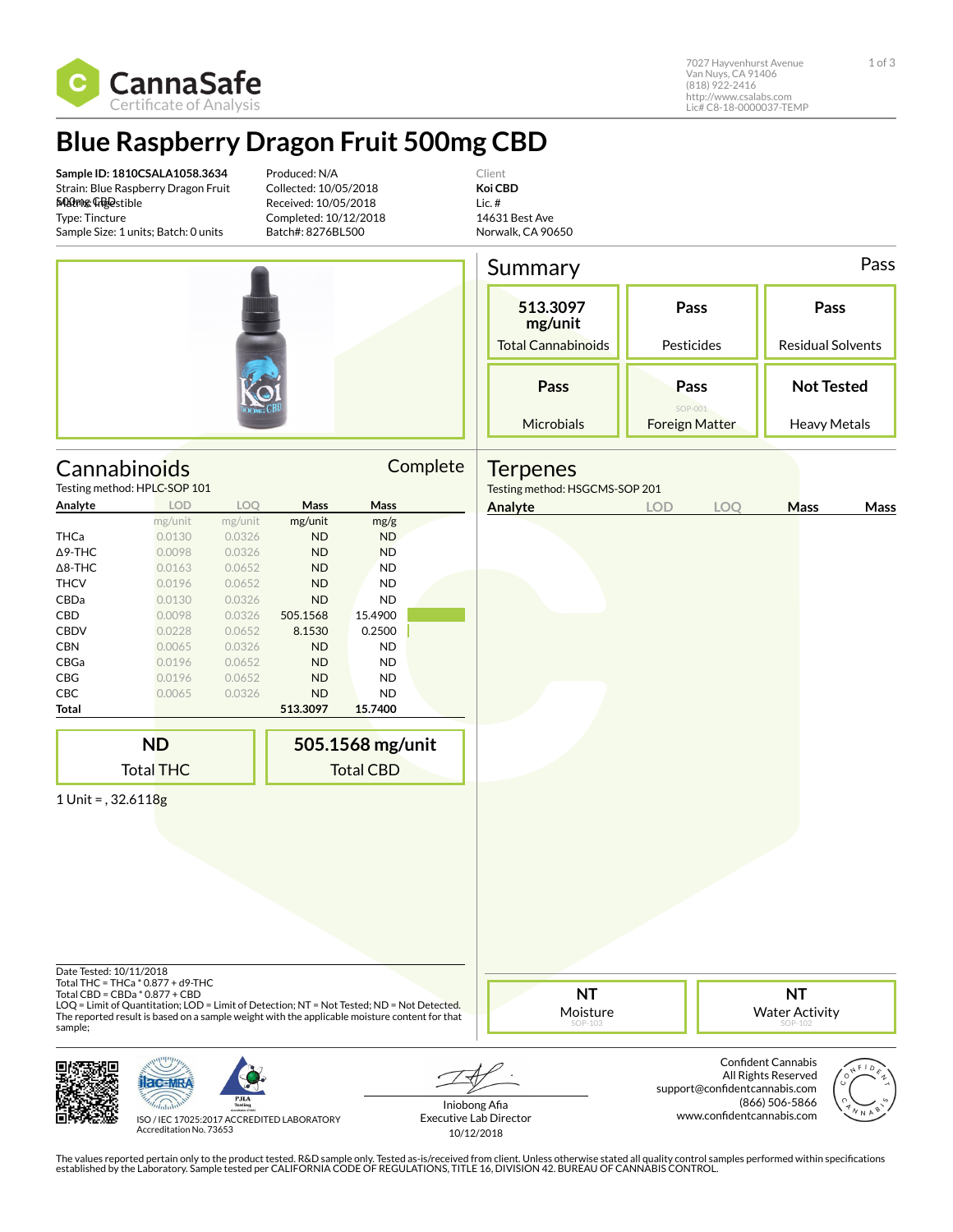

7027 Hayvenhurst Avenue 2 of 3 Van Nuys, CA 91406 (818) 922-2416 http://www.csalabs.com Lic# C8-18-0000037-TEMP

## **Blue Raspberry Dragon Fruit 500mg CBD**

**Sample ID: 1810CSALA1058.3634** Strain: Blue Raspberry Dragon Fruit 500mg CBD Matrix: Ingestible Type: Tincture Sample Size: 1 units; Batch: 0 units

Produced: N/A Collected: 10/05/2018 Received: 10/05/2018 Completed: 10/12/2018 Batch#: 8276BL500

Client **Koi CBD** Lic. # 14631 Best Ave Norwalk, CA 90650

## Pesticides

Test Method: LCMS & GCMS-SOP 301

| Analyte             | <b>LOD</b> | <b>LOO</b> | Limit      | Mass       | <b>Status</b> | Analyte                 | LOD   | <b>LOO</b> | Limit      | Mass       | <b>Status</b> |
|---------------------|------------|------------|------------|------------|---------------|-------------------------|-------|------------|------------|------------|---------------|
|                     | <b>PPM</b> | PPM        | <b>PPM</b> | <b>PPM</b> |               |                         | PPM   | PPM        | <b>PPM</b> | <b>PPM</b> |               |
| Abamectin           | 0.005      | 0.100      | 0.300      | <b>ND</b>  | Pass          | Fludioxonil             | 0.001 | 0.100      | 30.000     | <b>ND</b>  | Pass          |
| Acephate            | 0.000      | 0.100      | 5.000      | <b>ND</b>  | Pass          | Hexythiazox             | 0.000 | 0.100      | 2.000      | <b>ND</b>  | Pass          |
| Acequinocyl         | 0.000      | 0.100      | 4.000      | <b>ND</b>  | Pass          | Imazalil                | 0.100 | 0.100      | 0.100      | <b>ND</b>  | Pass          |
| Acetamiprid         | 0.000      | 0.100      | 5.000      | <b>ND</b>  | Pass          | Imidacloprid            | 0.001 | 0.100      | 3.000      | <b>ND</b>  | Pass          |
| Aldicarb            | 0.100      | 0.100      | 0.100      | <b>ND</b>  | Pass          | <b>Kresoxim Methyl</b>  | 0.003 | 0.100      | 1.000      | <b>ND</b>  | Pass          |
| Azoxystrobin        | 0.000      | 0.100      | 40,000     | <b>ND</b>  | Pass          | Malathion               | 0.001 | 0.100      | 5.000      | <b>ND</b>  | Pass          |
| <b>Bifenazate</b>   | 0.000      | 0.100      | 5.000      | <b>ND</b>  | Pass          | Metalaxyl               | 0.001 | 0.100      | 15.000     | <b>ND</b>  | Pass          |
| <b>Bifenthrin</b>   | 0.000      | 0.100      | 0.500      | <b>ND</b>  | Pass          | Methiocarb              | 0.100 | 0.100      | 0.100      | <b>ND</b>  | Pass          |
| <b>Boscalid</b>     | 0.001      | 0.100      | 10.000     | <b>ND</b>  | Pass          | Methomyl                | 0.001 | 0.100      | 0.100      | <b>ND</b>  | Pass          |
| Captan              | 0.001      | 0.100      | 5.000      | <b>ND</b>  | Pass          | <b>Methyl Parathion</b> | 0.100 | 0.100      | 0.100      | <b>ND</b>  | Pass          |
| Carbaryl            | 0.001      | 0.100      | 0.500      | <b>ND</b>  | Pass          | Mevinphos               | 0.100 | 0.100      | 0.100      | <b>ND</b>  | Pass          |
| Carbofuran          | 0.100      | 0.100      | 0.100      | <b>ND</b>  | Pass          | Myclobutanil            | 0.004 | 0.100      | 9.000      | <b>ND</b>  | Pass          |
| Chlorantraniliprole | 0.001      | 0.100      | 40.000     | <b>ND</b>  | Pass          | Naled                   | 0.004 | 0.100      | 0.500      | <b>ND</b>  | Pass          |
| Chlordane           | 0.100      | 0.100      | 0.100      | <b>ND</b>  | Pass          | Oxamvl                  | 0.000 | 0.100      | 0.200      | <b>ND</b>  | Pass          |
| Chlorfenapyr        | 0.100      | 0.100      | 0.100      | <b>ND</b>  | Pass          | Paclobutrazol           | 0.100 | 0.100      | 0.100      | <b>ND</b>  | Pass          |
| Chlorpyrifos        | 0.100      | 0.100      | 0.100      | <b>ND</b>  | Pass          | Pentachloronitrobenzene | 0.000 | 0.100      | 0.200      | <b>ND</b>  | Pass          |
| Clofentezine        | 0.001      | 0.100      | 0.500      | <b>ND</b>  | Pass          | Permethrin              | 0.001 | 0.100      | 20.000     | <b>ND</b>  | Pass          |
| Coumaphos           | 0.100      | 0.100      | 0.100      | <b>ND</b>  | Pass          | Phosmet                 | 0.000 | 0.100      | 0.200      | <b>ND</b>  | Pass          |
| Cyfluthrin          | 0.001      | 0.100      | 1.000      | <b>ND</b>  | Pass          | Piperonyl Butoxide      | 0.001 | 0.100      | 3.000      | <b>ND</b>  | Pass          |
| Cypermethrin        | 0.000      | 0.100      | 1.000      | <b>ND</b>  | Pass          | Prallethrin             | 0.000 | 0.100      | 0.400      | <b>ND</b>  | Pass          |
| Daminozide          | 0.100      | 0.100      | 0.100      | <b>ND</b>  | Pass          | Propiconazole           | 0.000 | 0.100      | 20.000     | <b>ND</b>  | Pass          |
| <b>DDVP</b>         | 0.100      | 0.100      | 0.100      | <b>ND</b>  | Pass          | Propoxur                | 0.100 | 0.100      | 0.100      | <b>ND</b>  | Pass          |
| Diazinon            | 0.001      | 0.100      | 0.200      | <b>ND</b>  | Pass          | Pyrethrins              | 0.000 | 0.100      | 1.000      | <b>ND</b>  | Pass          |
| Dimethoate          | 0.100      | 0.100      | 0.100      | <b>ND</b>  | Pass          | Pyridaben               | 0.001 | 0.100      | 3.000      | <b>ND</b>  | Pass          |
| Dimethomorph        | 0.001      | 0.100      | 20.000     | <b>ND</b>  | Pass          | Spinetoram              | 0.001 | 0.100      | 3.000      | <b>ND</b>  | Pass          |
| Ethoprophos         | 0.100      | 0.100      | 0.100      | <b>ND</b>  | Pass          | Spinosad                | 0.000 | 0.100      | 3.000      | <b>ND</b>  | Pass          |
| Etofenprox          | 0.100      | 0.100      | 0.100      | <b>ND</b>  | Pass          | Spiromesifen            | 0.001 | 0.100      | 12.000     | <b>ND</b>  | Pass          |
| Etoxazole           | 0.010      | 0.100      | 1.500      | <b>ND</b>  | Pass          | Spirotetramat           | 0.000 | 0.100      | 13.000     | <b>ND</b>  | Pass          |
| Fenhexamid          | 0.001      | 0.100      | 10.000     | <b>ND</b>  | Pass          | Spiroxamine             | 0.100 | 0.100      | 0.100      | <b>ND</b>  | Pass          |
| Fenoxycarb          | 0.100      | 0.100      | 0.100      | <b>ND</b>  | Pass          | Tebuconazole            | 0.002 | 0.100      | 2.000      | <b>ND</b>  | Pass          |
| Fenpyroximate       | 0.001      | 0.100      | 2.000      | <b>ND</b>  | Pass          | Thiacloprid             | 0.100 | 0.100      | 0.100      | <b>ND</b>  | Pass          |
| Fipronil            | 0.100      | 0.100      | 0.100      | <b>ND</b>  | Pass          | Thiamethoxam            | 0.000 | 0.100      | 4.500      | <b>ND</b>  | Pass          |
| Flonicamid          | 0.001      | 0.100      | 2.000      | <b>ND</b>  | Pass          | Trifloxystrobin         | 0.001 | 0.100      | 30.000     | <b>ND</b>  | Pass          |

Date Tested: 10/12/2018 LOQ = Limit of Quantitation; LOD = Limit of Detection; NT = Not Tested; ND = Not Detected.





ISO / IEC 17025:2017 ACCREDITED LABORATORY Accreditation No. 73653

Iniobong Afia Executive Lab Director 10/12/2018

Confident Cannabis All Rights Reserved support@confidentcannabis.com (866) 506-5866 www.confidentcannabis.com



The values reported pertain only to the product tested. R&D sample only. Tested as-is/received from client. Unless otherwise stated all quality control samples performed within specifications<br>established by the Laboratory.

Pass